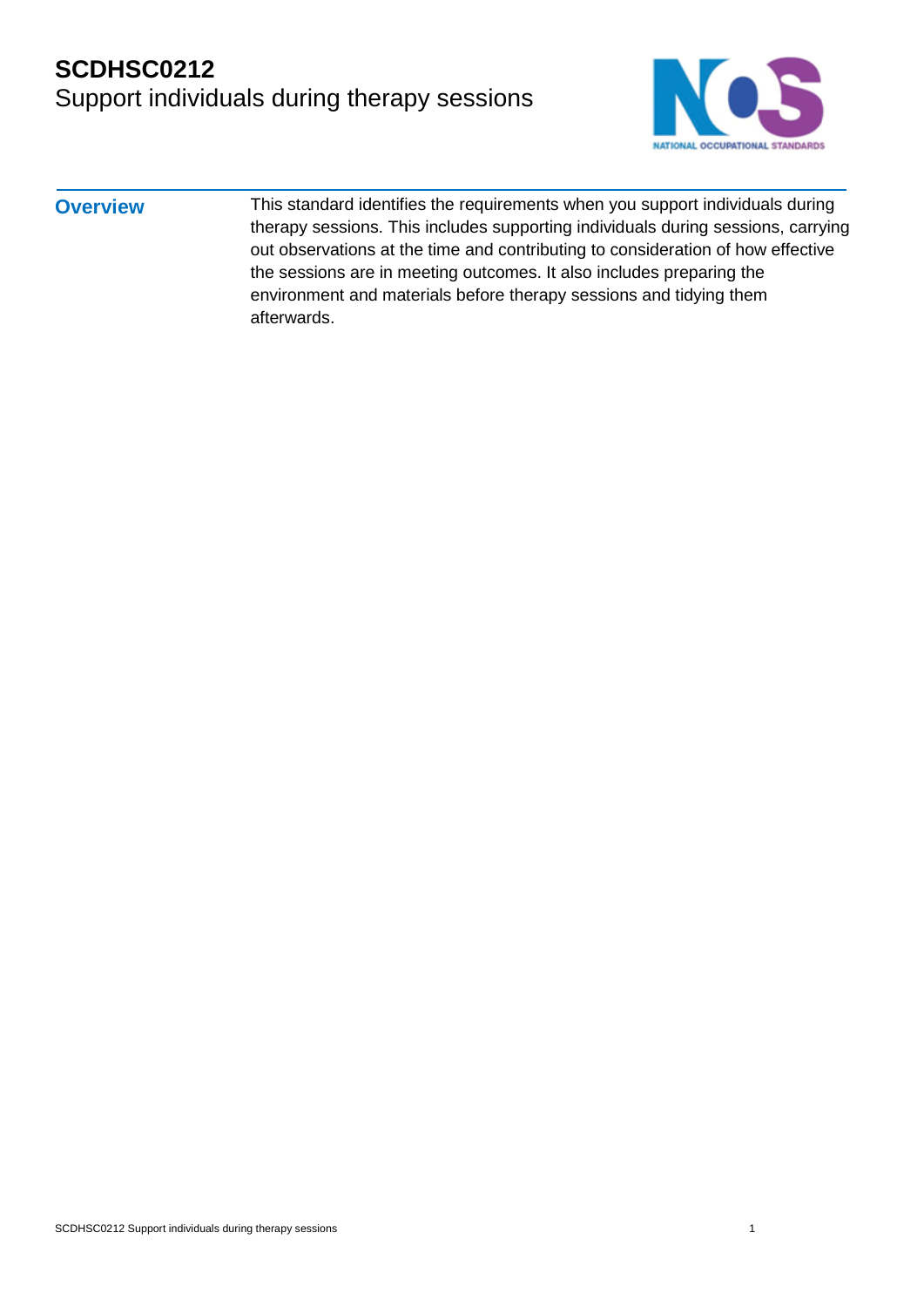| <b>Performance</b><br>criteria |                 | Make preparations for therapy sessions                                                                                                     |
|--------------------------------|-----------------|--------------------------------------------------------------------------------------------------------------------------------------------|
| You must be able to:           |                 |                                                                                                                                            |
|                                | P <sub>1</sub>  | with the support of others, identify how the environment and<br>materials need to be prepared before and tidied after a therapy<br>session |
|                                | P <sub>2</sub>  | identify your role and responsibilities in relation to the actions<br>required                                                             |
|                                | P <sub>3</sub>  | prepare yourself, the environment and materials as instructed and<br>to address safety requirements                                        |
|                                | P <sub>4</sub>  | work with the individual to identify their preferences, concerns and<br>issues about participating in the therapy session                  |
|                                | P <sub>5</sub>  | agree with the individual and others how to address any special<br>requirements identified                                                 |
|                                | P <sub>6</sub>  | reassure the individual about the nature and content of the therapy<br>session                                                             |
|                                | P7              | highlight to the therapist any concerns and issues you are unable to<br>resolve                                                            |
|                                |                 | Support the individual during therapy sessions                                                                                             |
| You must be able to:           | P <sub>8</sub>  | follow precisely the therapist's directions when carrying out activities<br>that are delegated to you in relation to the therapy session   |
|                                | P <sub>9</sub>  | support the individual's active participation within the therapy<br>session, taking account of their preferences and needs                 |
|                                | P <sub>10</sub> | take appropriate action if the individual has any difficulties or you<br>observe any significant changes                                   |
|                                | P11             | agree any adjustments needed to maximise the individual's<br>participation and the effectiveness of the therapy sessions                   |
|                                | P <sub>12</sub> | implement any adjustments that are within your role                                                                                        |
|                                |                 | Carry out observations in relation to therapy sessions                                                                                     |
| You must be able to:           | P <sub>13</sub> | agree with the individual and others the observations that need to<br>be made and the scope of your responsibility                         |
|                                | P <sub>14</sub> | follow agreed arrangements for observing the individual before,<br>during and after the therapy session                                    |
|                                | P <sub>15</sub> | check your observations with appropriate people and against<br>agreed outcomes                                                             |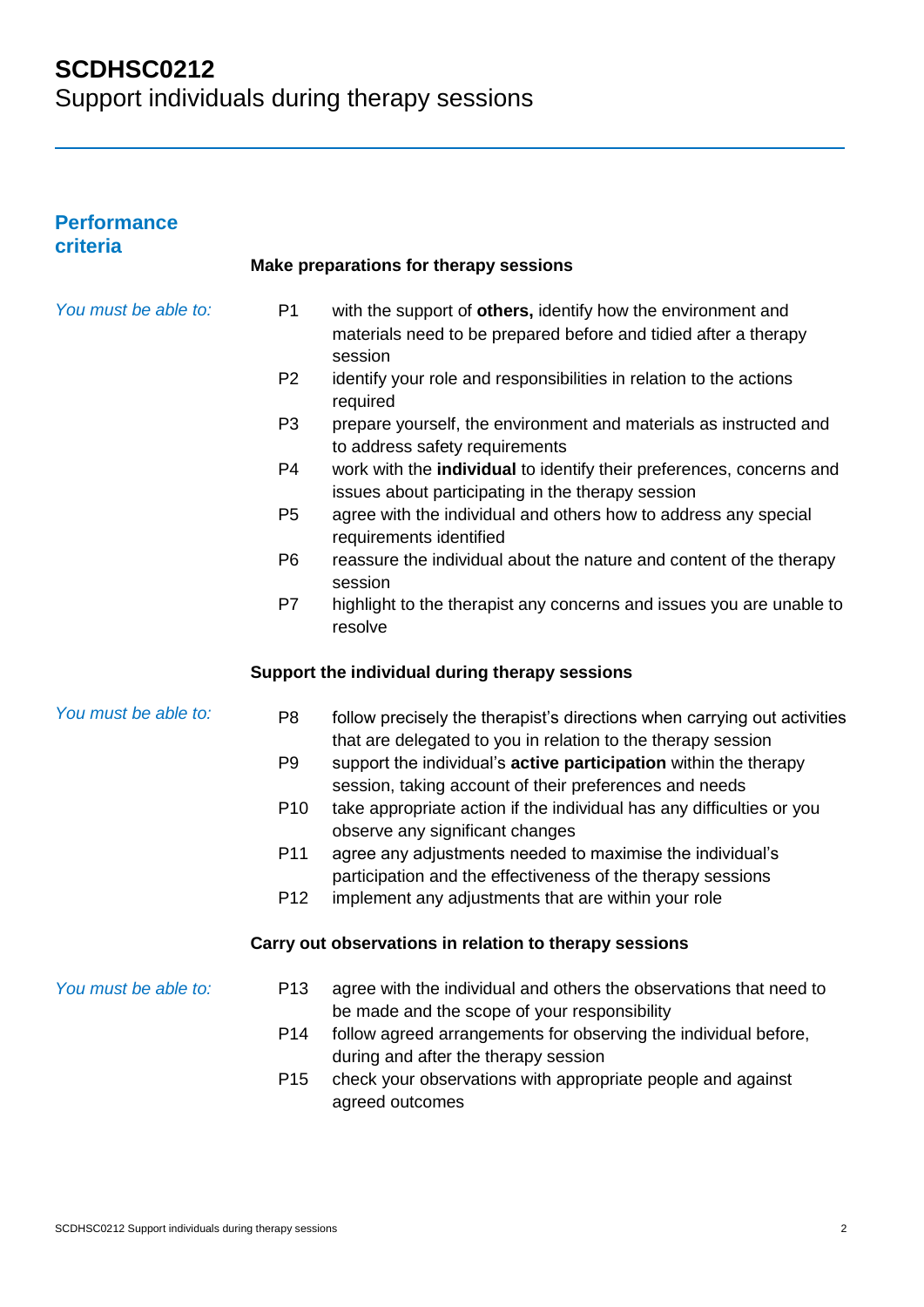| You must be able to: |                 | Contribute to reviewing the effectiveness of therapy sessions                                                                                                 |
|----------------------|-----------------|---------------------------------------------------------------------------------------------------------------------------------------------------------------|
|                      | P <sub>16</sub> | work with the individual to identify the effectiveness of the therapy<br>sessions on their health and social well-being                                       |
|                      | P <sub>17</sub> | work with the individual, key people and others to identify any<br>issues or problems identified through feedback from the individual<br>or from observations |
|                      | P <sub>18</sub> | work with the individual, key people and others to identify and agree<br>changes needed to therapy sessions                                                   |
|                      | P <sub>19</sub> | record and report on therapy sessions within confidentiality<br>agreements and according to legal and work setting requirements                               |
| You must be able to: |                 | Tidy the environment and materials after therapy sessions                                                                                                     |
|                      | P <sub>20</sub> | following therapy sessions, restore the environment according to<br>legal, work setting and safety requirements                                               |
|                      | P21             | clean materials according to legal, work setting and safety<br>procedures and agreements                                                                      |
|                      | P22             | store materials according to legal, work setting and safety<br>procedures and agreements                                                                      |
|                      | P <sub>23</sub> | report any damage to materials, equipment or in the environment<br>immediately and according to work setting procedures and practices                         |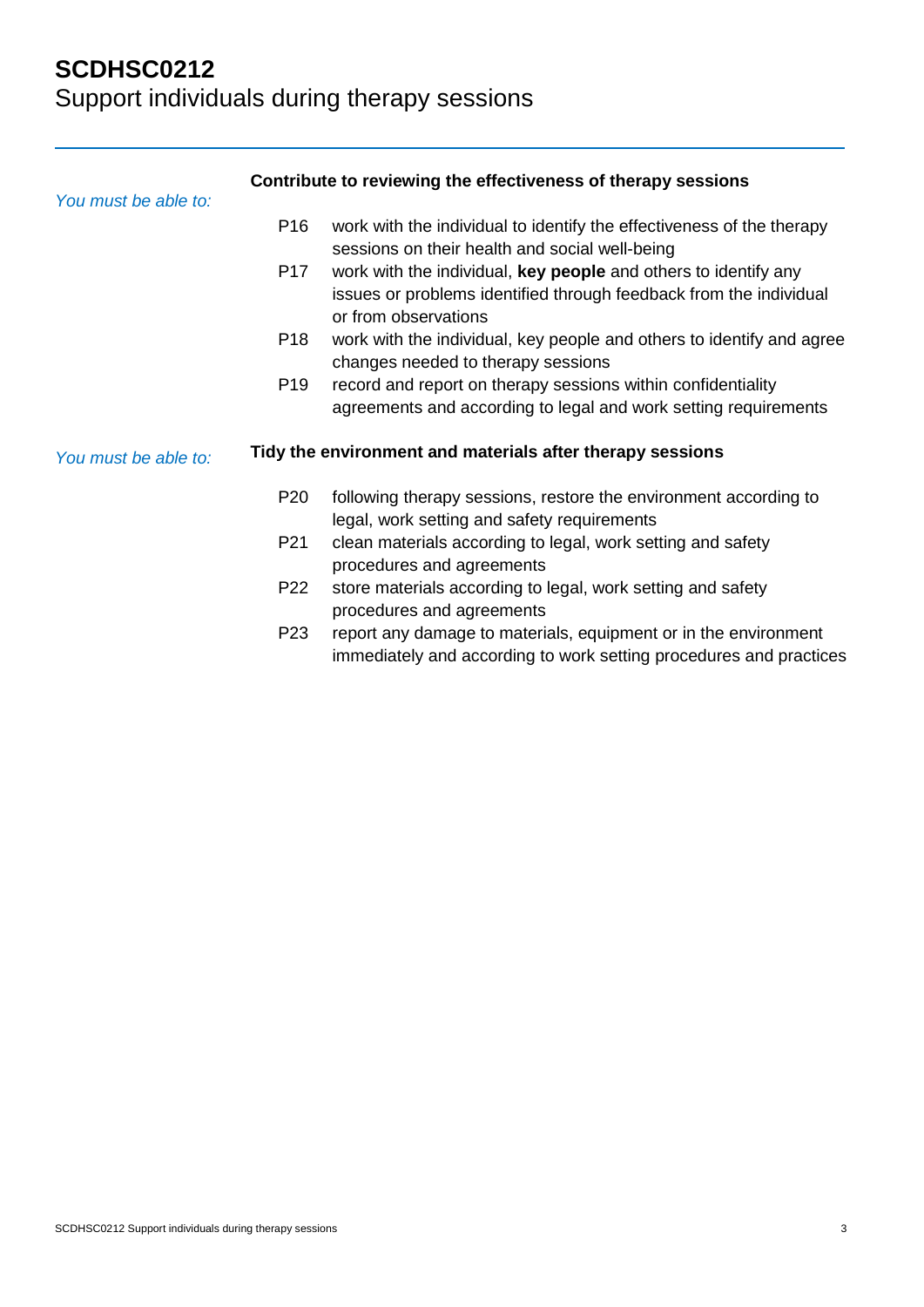| <b>Knowledge and</b><br>understanding |                 |                                                                                                                            |
|---------------------------------------|-----------------|----------------------------------------------------------------------------------------------------------------------------|
|                                       | <b>Rights</b>   |                                                                                                                            |
| You need to know and<br>understand:   | K <sub>1</sub>  | work setting requirements on equality, diversity, discrimination and<br>rights                                             |
|                                       | K <sub>2</sub>  | your role supporting rights, choices, wellbeing and active<br>participation                                                |
|                                       | K <sub>3</sub>  | your duty to report anything you notice people do, or anything they<br>fail to do, that could obstruct individuals' rights |
|                                       | K4              | the actions to take if you have concerns about discrimination                                                              |
|                                       | K <sub>5</sub>  | the rights that individuals have to make complaints and be<br>supported to do so                                           |
|                                       |                 | How you carry out your work                                                                                                |
| You need to know and<br>understand:   | K <sub>6</sub>  | codes of practice, standards, frameworks and guidance relevant to<br>your work and the content of this standard            |
|                                       | K7              | the main items of legislation that relate to the content of this<br>standard within your work role                         |
|                                       | K <sub>8</sub>  | your own background, experiences and beliefs that may affect the<br>way you work                                           |
|                                       | K9              | your own roles and responsibilities with their limits and boundaries                                                       |
|                                       | K <sub>10</sub> | who you must report to at work                                                                                             |
|                                       | K11             | the roles and responsibilities of other people with whom you work                                                          |
|                                       | K12             | how to find out about procedures and agreed ways of working in<br>your work setting                                        |
|                                       | K <sub>13</sub> | how to make sure you follow procedures and agreed ways of<br>working                                                       |
|                                       | K14             | the meaning of person centred working and the importance of<br>knowing and respecting each person as an individual         |
|                                       | K <sub>15</sub> | the prime importance of the interests and well-being of the<br>individual                                                  |
|                                       | K <sub>16</sub> | the individual's cultural and language context                                                                             |
|                                       | K <sub>17</sub> | how to work in ways that build trust with people                                                                           |
|                                       | K <sub>18</sub> | how to work in ways that support the active participation of<br>individuals in their own care and support                  |
|                                       | K <sub>19</sub> | how to work in ways that respect individuals' dignity, personal<br>beliefs and preferences                                 |
|                                       | K20             | how to work in partnership with people                                                                                     |
|                                       | K21             | what you should do when there are conflicts and dilemmas in your<br>work                                                   |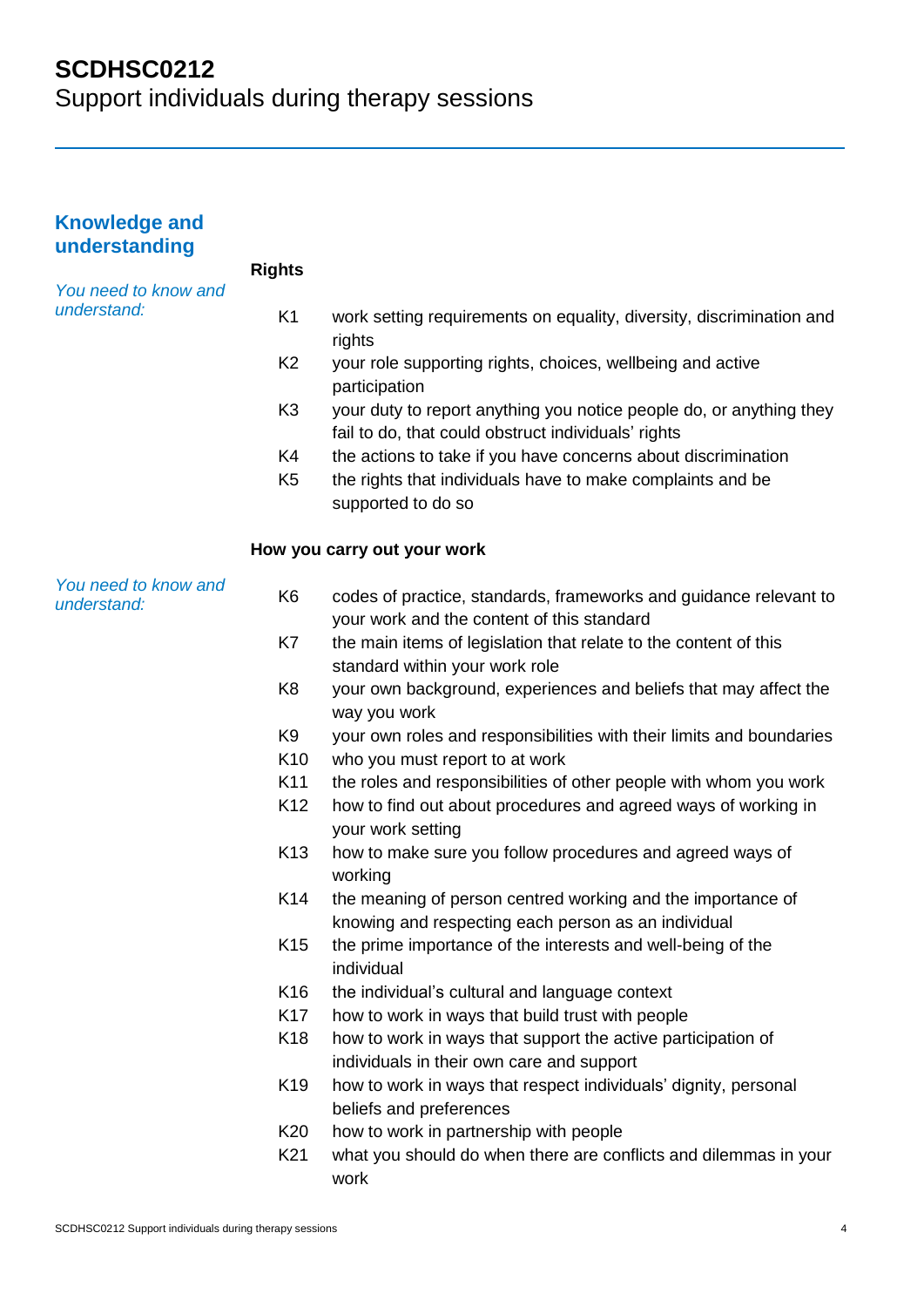|                                     | K22                      | how and when you should seek support in situations beyond your<br>experience and expertise                                 |
|-------------------------------------|--------------------------|----------------------------------------------------------------------------------------------------------------------------|
|                                     |                          | Theory for practice                                                                                                        |
| You need to know and<br>understand: | K <sub>23</sub>          | the factors that may affect the health, wellbeing and<br>development of individuals you care for or support                |
|                                     | K24                      | how these affect individuals and how they may affect different<br>individuals differently                                  |
|                                     | K <sub>25</sub>          | the main stages of human development                                                                                       |
|                                     | <b>Communication</b>     |                                                                                                                            |
| You need to know and<br>understand: | K <sub>26</sub>          | factors that can have a positive or negative effect on the way people<br>communicate                                       |
|                                     | K27                      | different methods of communicating                                                                                         |
|                                     |                          | Personal and professional development                                                                                      |
| You need to know and<br>understand: | K28<br>K <sub>29</sub>   | why it is important to reflect on how you do your work<br>how to use your reflections to improve the way you work          |
|                                     | <b>Health and Safety</b> |                                                                                                                            |
| You need to know and<br>understand: | K30                      | your work setting policies and practices for health, safety and<br>security                                                |
|                                     | K31                      | practices that help to prevent and control infection in the context of<br>this standard                                    |
|                                     | Safe-guarding            |                                                                                                                            |
| You need to know and<br>understand: | K32                      | the duty that everyone has to raise concerns about possible harm or<br>abuse, poor or discriminatory practices             |
|                                     | K33                      | signs and symptoms of harm or abuse                                                                                        |
|                                     | K34                      | how and when to report any concerns about abuse, poor or<br>discriminatory practice, resources or operational difficulties |
|                                     | K35                      | what to do if you have reported concerns but no action is taken to<br>address them                                         |
|                                     |                          | <b>Handling information</b>                                                                                                |
| You need to know and<br>understand: | K36                      | legal requirements, policies and procedures for the security and<br>confidentiality of information                         |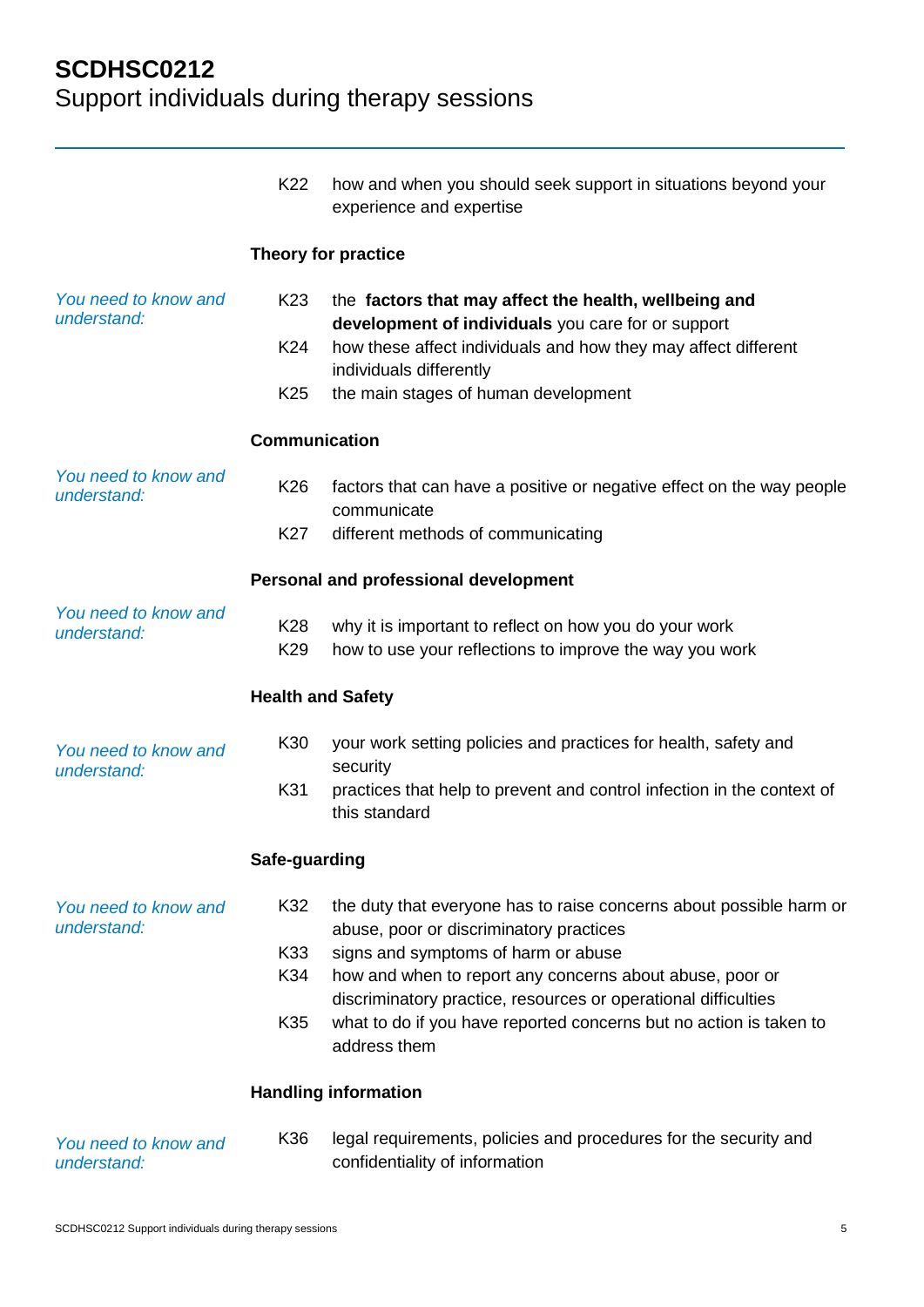- K37 work setting requirements for recording information and producing reports including the use of electronic communication
- K38 what confidentiality means
- K39 how to maintain confidentiality in your work
- K40 when and how to pass on information

#### **Specific to this NOS**

*You need to know and understand:*

- K41 key changes that may occur in individuals with whom you work and what you should do if a key change occurs
- K42 the impact of stress and fear on behaviour and individuals' ability to take part in and use therapy sessions effectively
- K43 the conditions and impairments that the therapy is addressing
- K44 the benefits and problems that might occur prior to, during and after therapy sessions
- K45 the outcomes that therapy sessions aim to achieve for individuals
- K46 the best ways of supporting individuals through therapy sessions
- K47 how to form a supportive relationship with individuals to enable them to benefit as much as possible from the therapy
- K48 how to observe and record observations to support therapy sessions
- K49 the key signs of problems and difficulties that need to be reported to the therapist
- K50 how to involve individuals in collecting information about their experience of the therapy and its outcomes
- K51 the risks, dangers and difficulties associated with different equipment and materials and in relation to specific individuals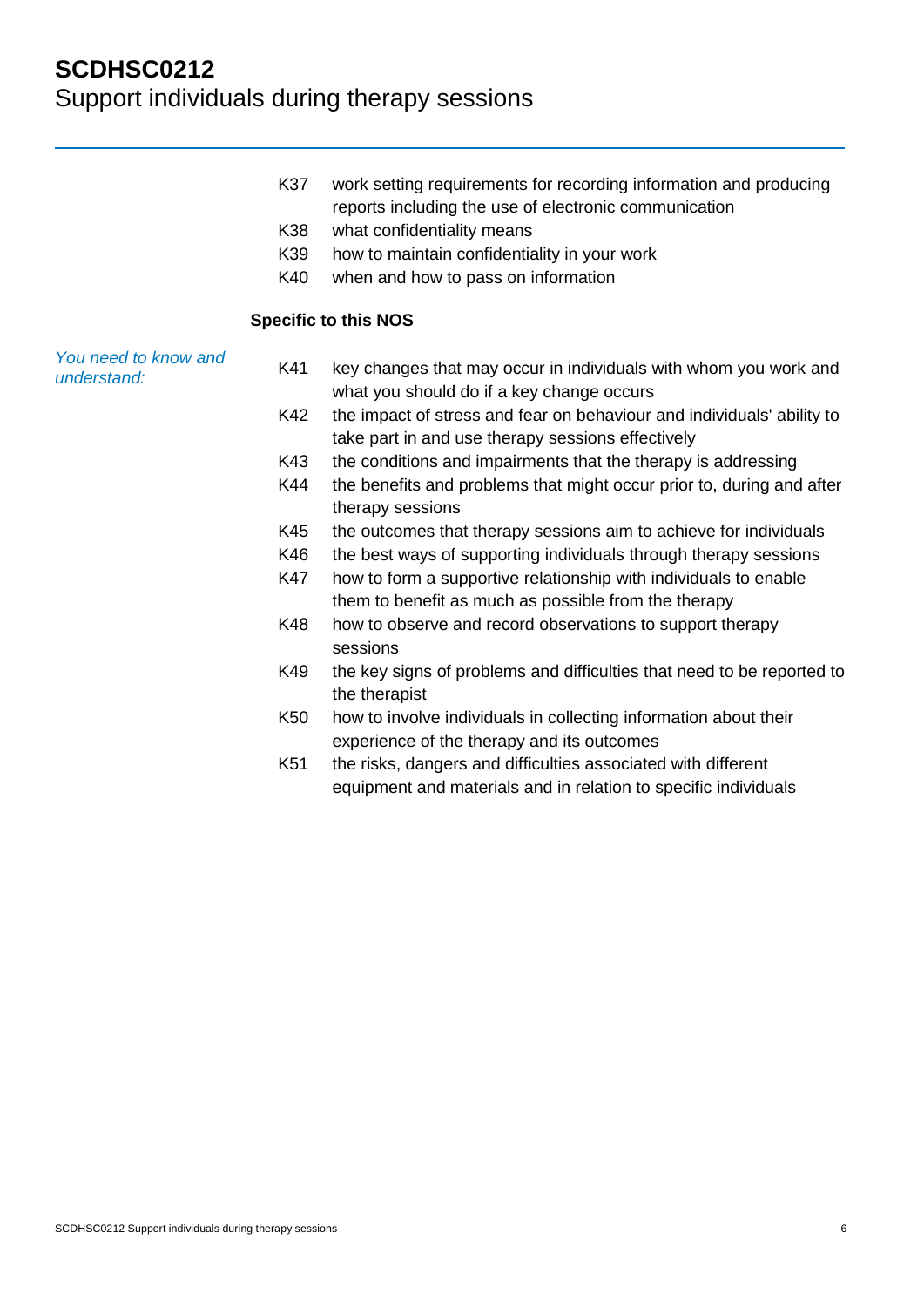#### **Additional Information**

**Scope/range related to performance criteria**

The details in this field are explanatory statements of scope and/or examples of possible contexts in which the NOS may apply; they are not to be regarded as range statements required for achievement of the NOS.

Note: Where an individual finds it difficult or impossible to express their own preferences and make decisions about their life, achievement of this standard may require the involvement of advocates or others who are able to represent the views and best interests of the individual.

Where there are language differences within the work setting, achievement of this standard may require the involvement of interpreters or translation services.

**Active participation** is a way of working that regards individuals as active partners in their own care or support rather than passive recipients. Active participation recognises each individual's right to participate in the activities and relationships of everyday life as independently as possible The **individual** is the person you support or care for in your work **Key people** are those who are important to an individual and who can make a difference to his or her well-being. Key people may include family, friends, carers and others with whom the individual has a supportive relationship. **Others** are your colleagues and other professionals whose work contributes to the individual's well-being and who enable you to carry out your role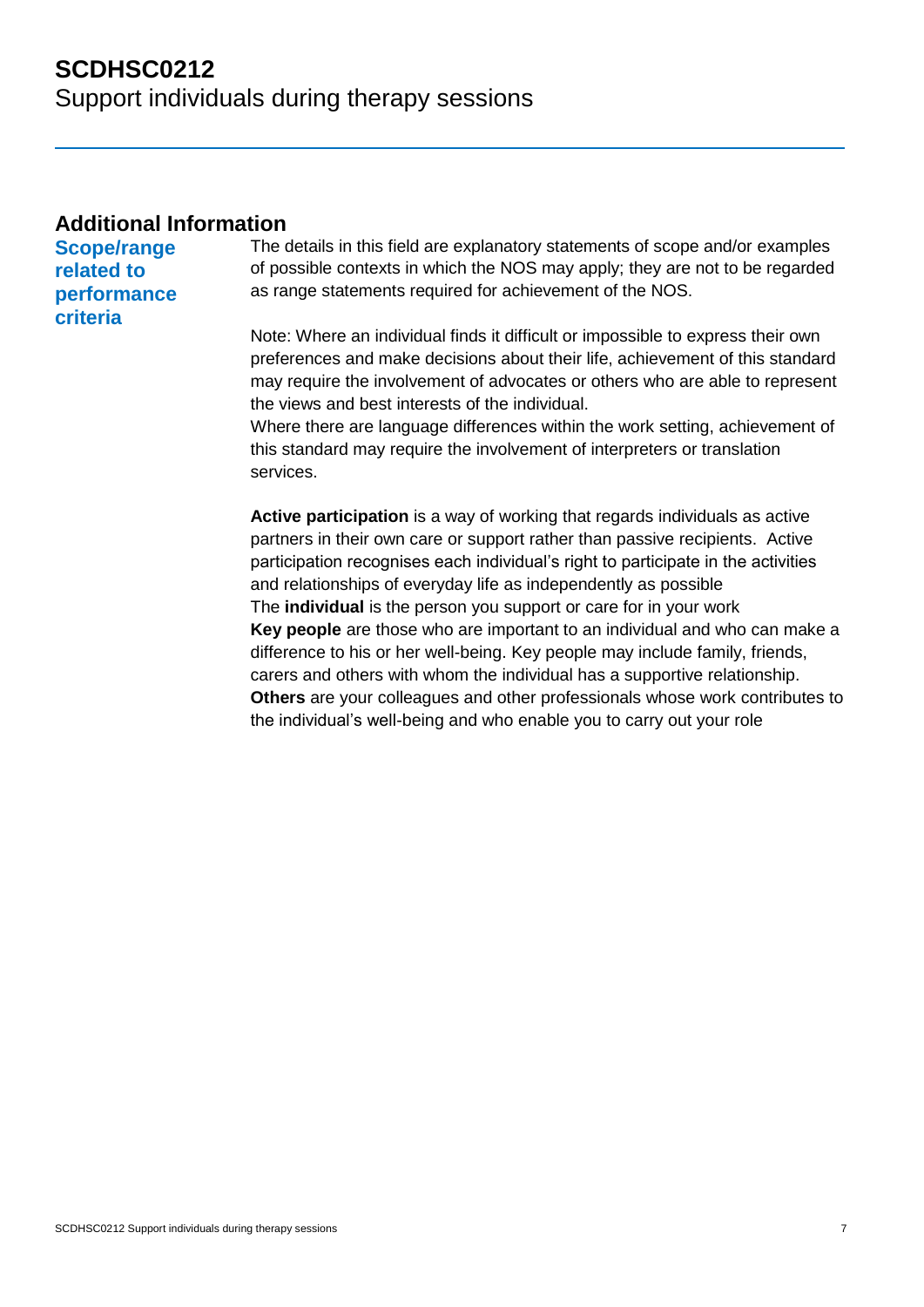#### **Scope/range related to knowledge and understanding**

The details in this field are explanatory statements of scope and/or examples of possible contexts in which the NOS may apply; they are not to be regarded as range statements required for achievement of the NOS.

#### **All knowledge statements must be applied in the context of this standard.**

**Factors that may affect the health, wellbeing and development of individuals** may include adverse circumstances or trauma before or during birth; autistic spectrum conditions; dementia; family circumstances; frailty; harm or abuse; injury; learning disability; medical conditions (chronic or acute); mental health; physical disability; physical ill health; poverty; profound or complex needs; sensory needs; social deprivation; substance misuse

**Values** Adherence to codes of practice or conduct where applicable to your role and the principles and values that underpin your work setting, including the rights of children, young people and adults. These include the rights: To be treated as an individual To be treated equally and not be discriminated against To be respected To have privacy To be treated in a dignified way To be protected from danger and harm To be supported and cared for in a way that meets their needs, takes account of their choices and also protects them To communicate using their preferred methods of communication and language To access information about themselves